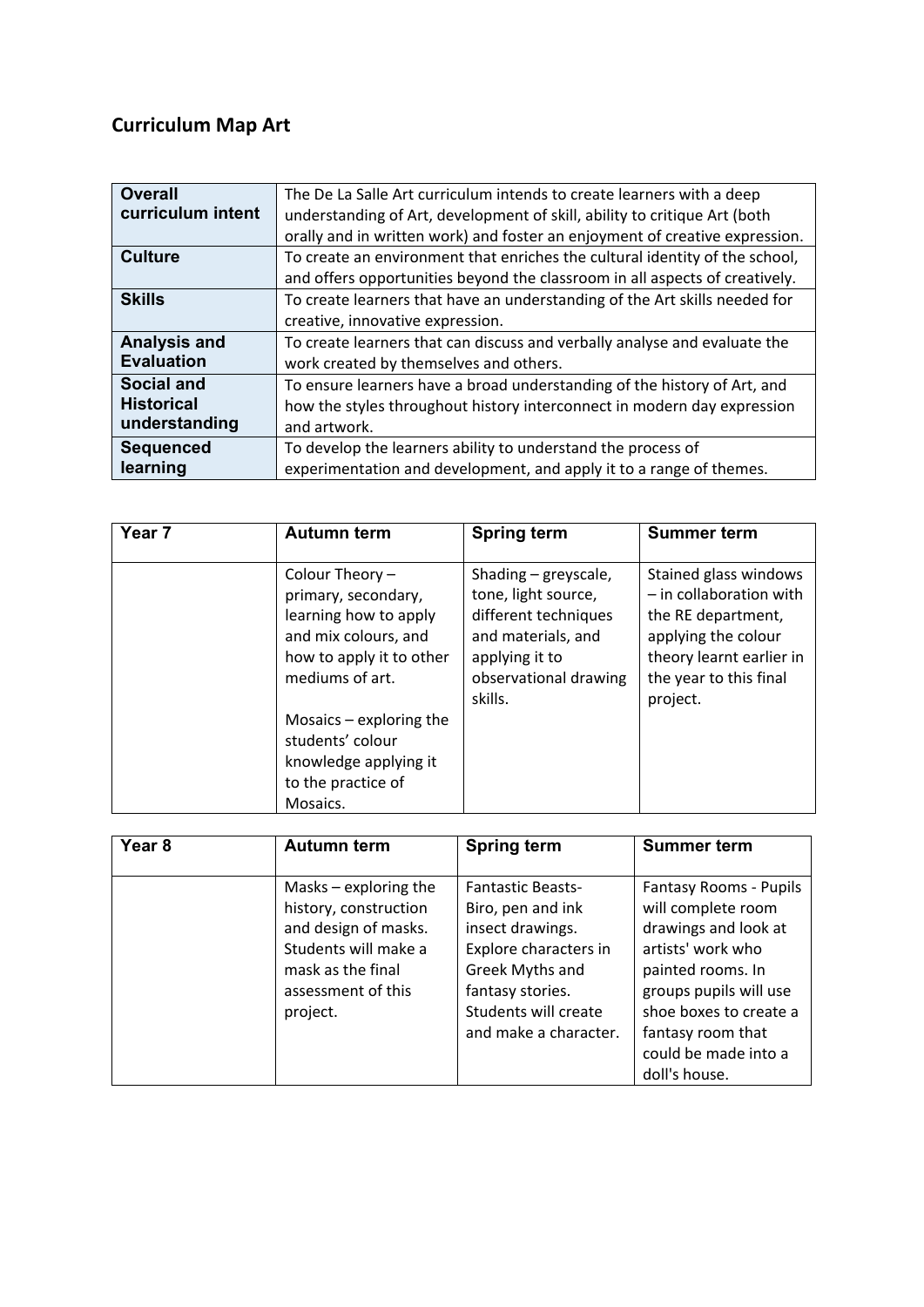| Year 9 | <b>Autumn term</b>                                                                                                                                                                                                                                                                        | <b>Spring term</b>                                                                                                                                                                                                                                                               | Summer term                                                                                                                                                                                                                                                                                                                                                                                                                                                                           |
|--------|-------------------------------------------------------------------------------------------------------------------------------------------------------------------------------------------------------------------------------------------------------------------------------------------|----------------------------------------------------------------------------------------------------------------------------------------------------------------------------------------------------------------------------------------------------------------------------------|---------------------------------------------------------------------------------------------------------------------------------------------------------------------------------------------------------------------------------------------------------------------------------------------------------------------------------------------------------------------------------------------------------------------------------------------------------------------------------------|
|        | Portraiture - learning<br>about the proportions<br>of the face, and<br>applying observational<br>drawing skills to<br>achieve realism.<br>Cubism - exploring<br>fragmenting work,<br>Picasso, and using<br>coordinates to work on<br>a larger scale. This<br>incorporates mixed<br>media. | Food and Drink<br>Pupils will complete<br>observational<br>drawings of food using<br>different materials.<br>Pupils will then<br>explore Arcimboldo,<br>and create images<br>inspired by his<br>artwork.<br>Pupils will also create<br>art out of food like<br>strawberry laces. | GCSE Taster term -<br>Pupils will be given a<br>word. They then<br>choose their starting<br>point. Throughout this<br>term pupils will learn<br>about the GCSE<br>assessment objects so<br>if they take GCSE Art<br>they are confident in<br>this. They will build on<br>their observational<br>skills, artist research,<br>experimentation. They<br>will learn how to<br>develop ideas based<br>on artist research,<br>design a final piece<br>and annotate using Art<br>vocabulary. |

| Year 10 | <b>Autumn term</b>                                                                                                                                                                                                                                                                                                                                                                                                                                                                                                                                              | <b>Spring term</b>                                                                                                                                                                                                                         | <b>Summer term</b>                                                                                                                                                                                                                                                                                                         |
|---------|-----------------------------------------------------------------------------------------------------------------------------------------------------------------------------------------------------------------------------------------------------------------------------------------------------------------------------------------------------------------------------------------------------------------------------------------------------------------------------------------------------------------------------------------------------------------|--------------------------------------------------------------------------------------------------------------------------------------------------------------------------------------------------------------------------------------------|----------------------------------------------------------------------------------------------------------------------------------------------------------------------------------------------------------------------------------------------------------------------------------------------------------------------------|
|         | Identity Project -<br>Throughout year 10,<br>pupils complete an<br>'Identity' project. They<br>will choose their<br>starting point, ideas<br>could be portraiture,<br>gender, sexuality,<br>fashion, personalities,<br>emotions, cultures etc.<br>Within their ideas they<br>will complete<br>workshops to<br>continually build on<br>their skills. Autumn<br>term workshops will<br>include:<br>Polyblock/Lino print,<br>Monoprint, Colagraph<br>print,<br>Pupils will also<br>research an artist they<br>explore ideas<br>connecting to their<br>chosen idea. | Workshops will<br>include:<br>Batik, felting and silk<br>painting and sculptural<br>materials like wire and<br>modroc.<br>Pupils will also choose<br>a second artist who<br>explores similar ideas<br>and develops their<br>ideas further. | Pupils choose a third<br>artist to explore and<br>develop their ideas on<br>from.<br>Pupils will then learn<br>how to organise ideas<br>towards making a final<br>piece.<br>Pupils will then make a<br>final piece. This can be a<br>painting, print,<br>sculpture, dress, video<br>piece, digital image or<br>photograph. |